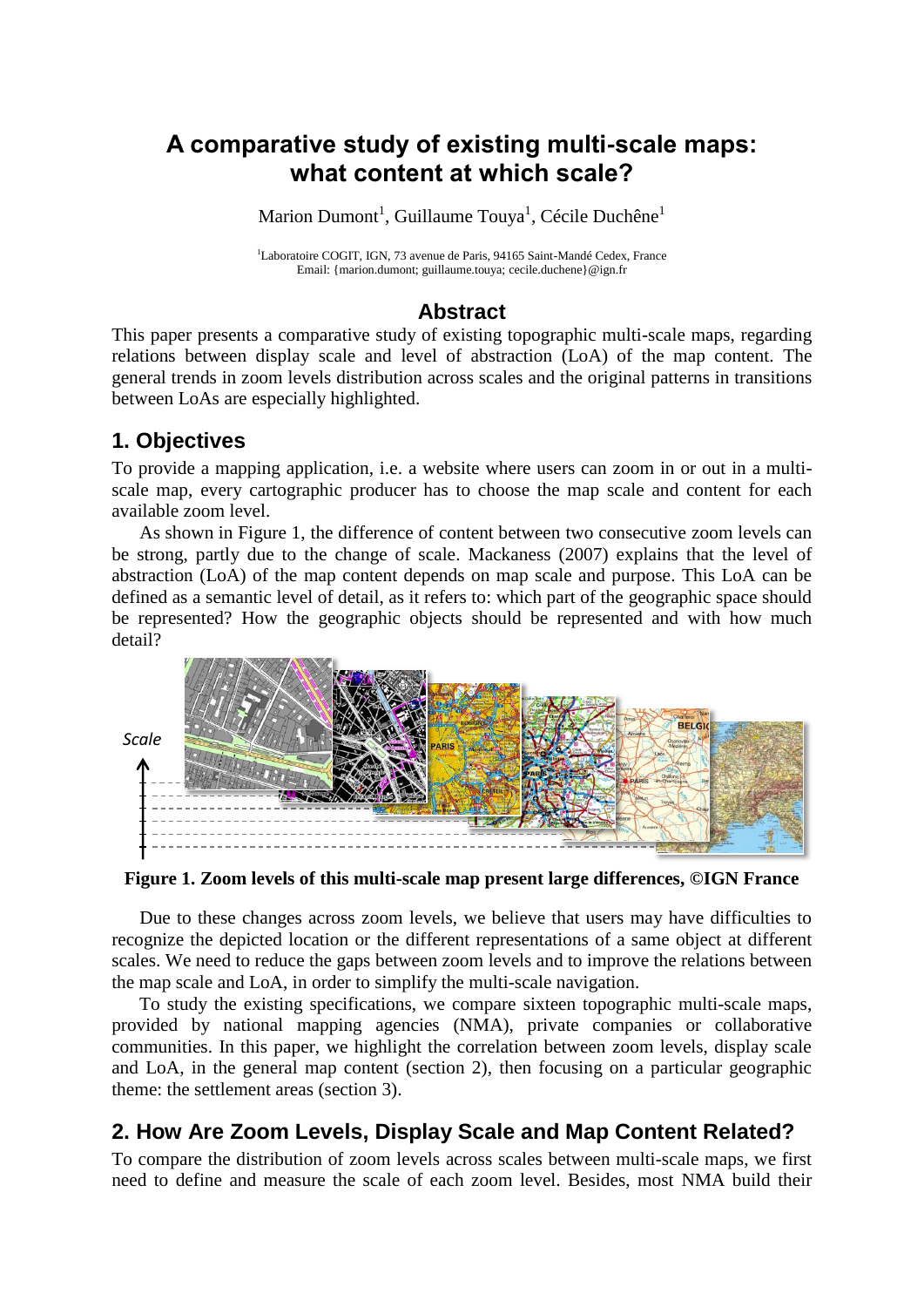topographic multi-scale map from their paper map series, where each map is designed for a specific printing scale. This map can then be displayed at one or more zoom levels in the mapping application. We call "definition scale" the initial map scale and "display scale(s)" the scale(s) at which the map is displayed.

#### **2.1 Display Scale**

In the studied mapping applications, the display scale was explicitly given or we measured it on a graphic scale bar. According to our survey, the Web Map Tile Service (WMTS) standard defined by Open Geospatial Consortium Inc. (2010) is generally applied. It specifies a set of scales for mapping applications, composed of twenty-one zoom levels, numbered from 0 for the 1: 100 scale to 20 for the 1: 500M scale.

Nevertheless, for a same zoom level, we found some little variations between applications, due to the changes of map projection and maximal extent, but we consider them negligible for this analysis. For each zoom level, we can thus compare the map content of different multi-scale maps. Besides, it is interesting to note that some applications add one or several intermediate zoom levels compared to the standard, mainly around the 1:1M scale.

#### **2.2 Definition Scale**

When the definition scale was not mentioned in the mapping application, we obtained it by comparison with the map series of their producer. However, some multi-scale maps have not been built from map series (e.g. OpenStreetMap) and will not be considered in the following graph. Figure 2 represents the relation between definition and display scale of each zoom level (represented as a point) in considered multi-scale maps (differentiated by colour).



**Figure 2. Relations between definition and display scales in considered multi-scale maps**

Considering a given display scale (vertical green box) or a given definition scale (horizontal green box), we notice that producers use different relations between definition and display scales. This graph also confirms that many producers use a same map at several zoom levels (same coloured points on the same horizontal line). Multi-scale maps could thus be improved by adding new representations, specifically designed for these display scales.

We then observe that zoom levels are mostly concentrated between the two represented lines. According to the red line, most producers do not display a map until the display scale is equivalent to a third of its definition scale. Considering the blue line, most producers do not display a map at a display scale smaller than its definition scale. As the circled outliers present readability issues, we think that these two rules can be considered relevant.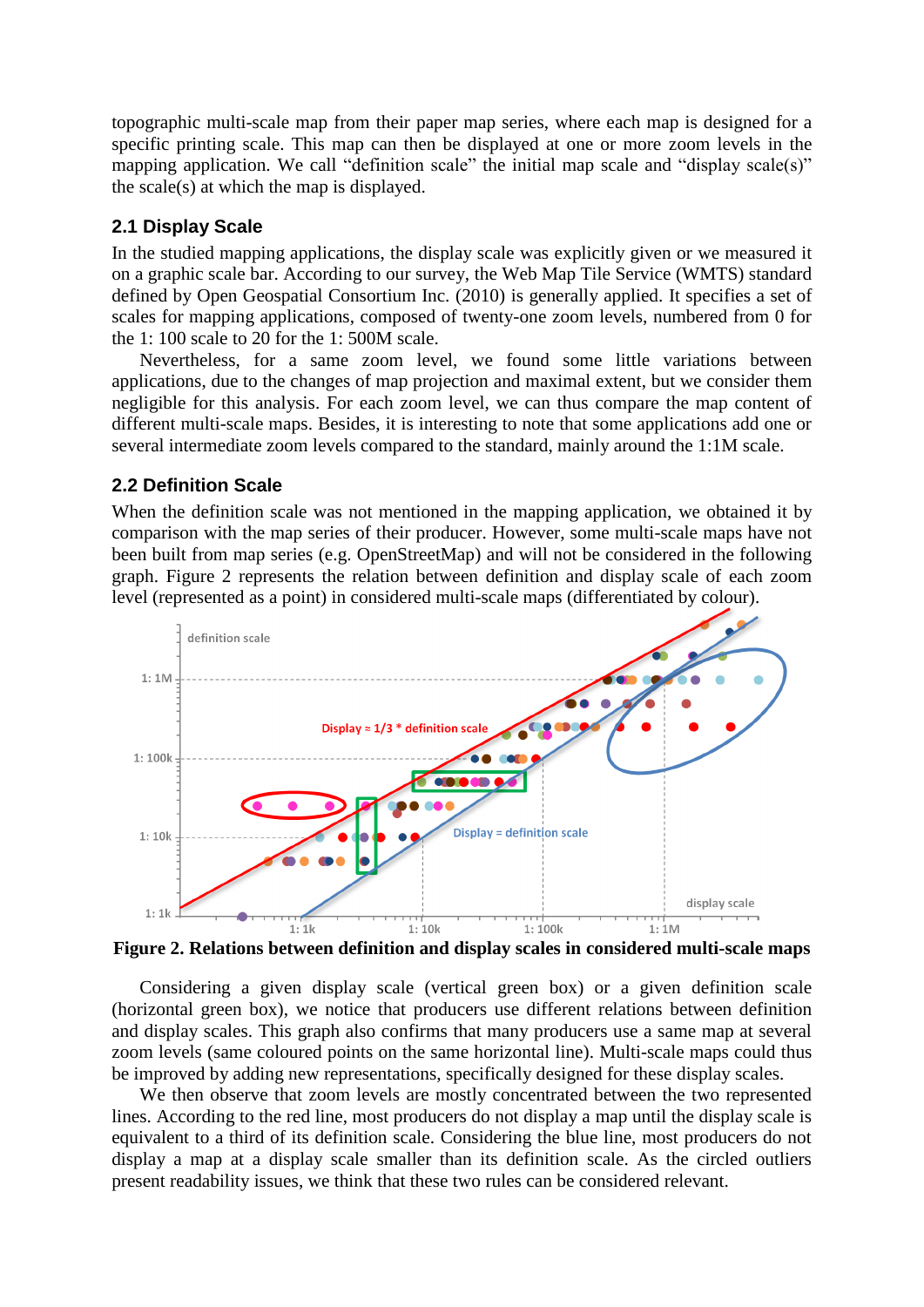## **3. Representation of Settlement Areas across Display Scales**

The distribution of definition scales across zoom levels gives information about the variation of LoA across scales. However, map content at a same definition scale may differ between producers. For instance, at the 1: 50K scale, some producers represent the individual buildings, whereas others represent urban areas. To compare the representation of settlement areas between multi-scale maps, we define the following LoAs, illustrated from left to right on Figure 3: individual building, urban block, urban area and city point symbol.



**Figure 3. Illustration of the four considered LoAs for settlement areas, ©ICGC**

As generalization operators may be used to refine the LoA of settlement areas, we also observed their use in each zoom level. We noticed four of them, which specifically deal with the LoA of map content: selection, simplification, aggregation and typification. Definitions and use cases of these operators can be found in Regnauld and McMaster (2007).

When two LoAs are present in a same zoom level, we also noticed two different patterns: coexistent, i.e. representing different objects in different areas of the map (depending on the spatial context), or superimposed, i.e. simultaneously representing a same object (Figure 4).







**Figure 5. Extract of the representation synthesizing the surveyed information**